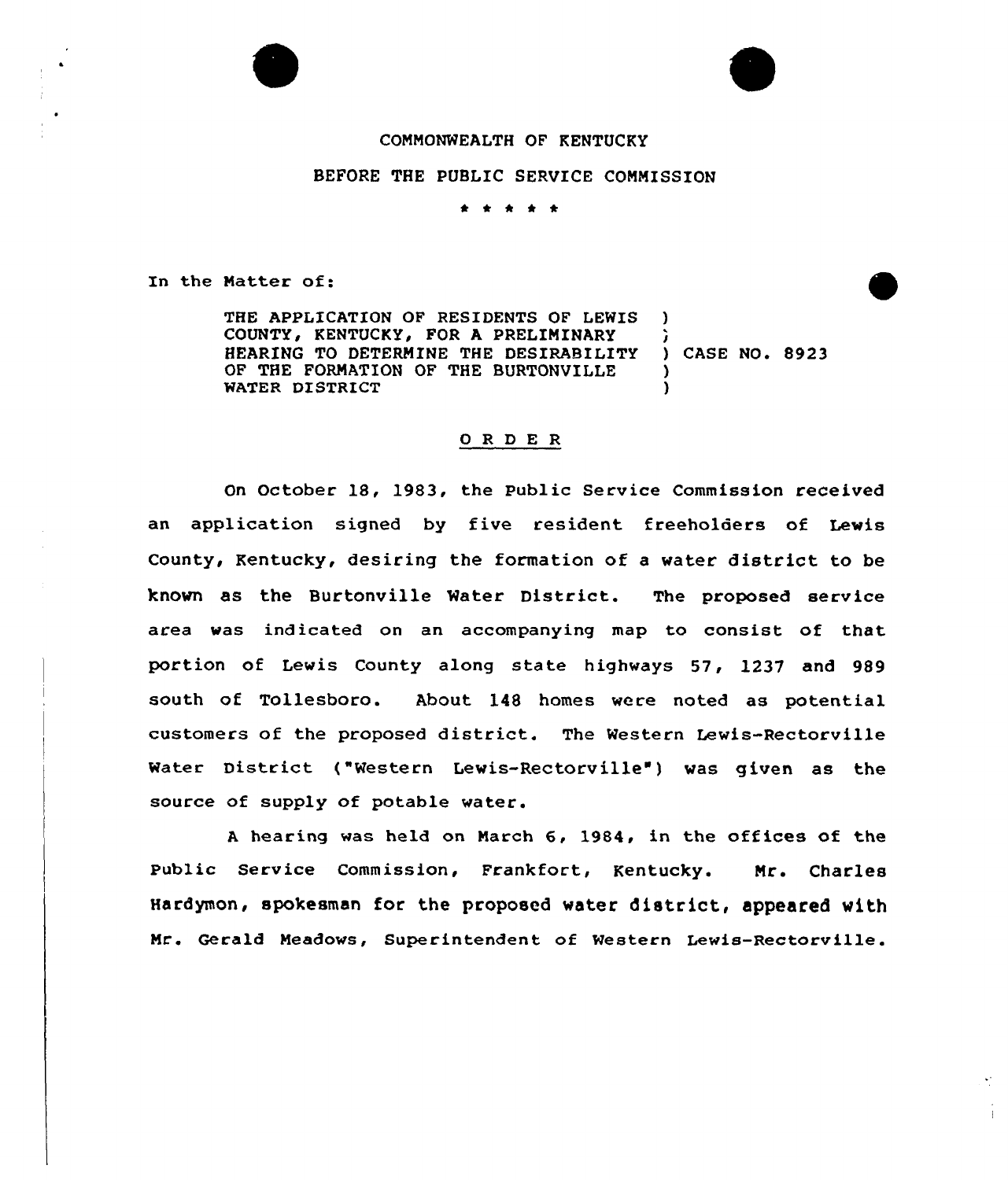Nr. Steve Miller of the Buffalo Trace Area Development District also appeared. Assistance in the preparation of the application in this matter was provided by Nr. Miller.

<sup>A</sup> feasibility study of the proposed water district that had been prepared by a staff engineer of the Commission was entered in the record of the hearing. This study concluded that consideration should be given to serving the residents of the proposed water district by one of the existing water utilities in the area; i.e., Western Lewis-Rectorville or the Fleming County Water Association ("Fleming Water"). The study recommended against establishment of the Burtonville Water District; it did recommend that Western Lewis-Rectorville join with the petitioners and other interested parties to secure the financing needed for extending water service to residents of the proposed district.

Mr. Meadows' testimony included an opinion that Western Lewis-Rectorville's Bond Ordinance prohibits the issuance of additional waterworks revenue bonds. This opinion has not, however, been verified by bond counsel. The construction needed for the extension of service proposed by Mr. Hardymon would require the issuance of waterworks revenue bonds.

The Commission, after consideration of the record and being advised, is of the opinion and finds that:

1. There is <sup>a</sup> definite need for <sup>a</sup> water distribution system in the Surtonville area of Lewis County.

2. Western Lewis-Rectorville's water supply should be adequate for extending service to the area.

 $-2-$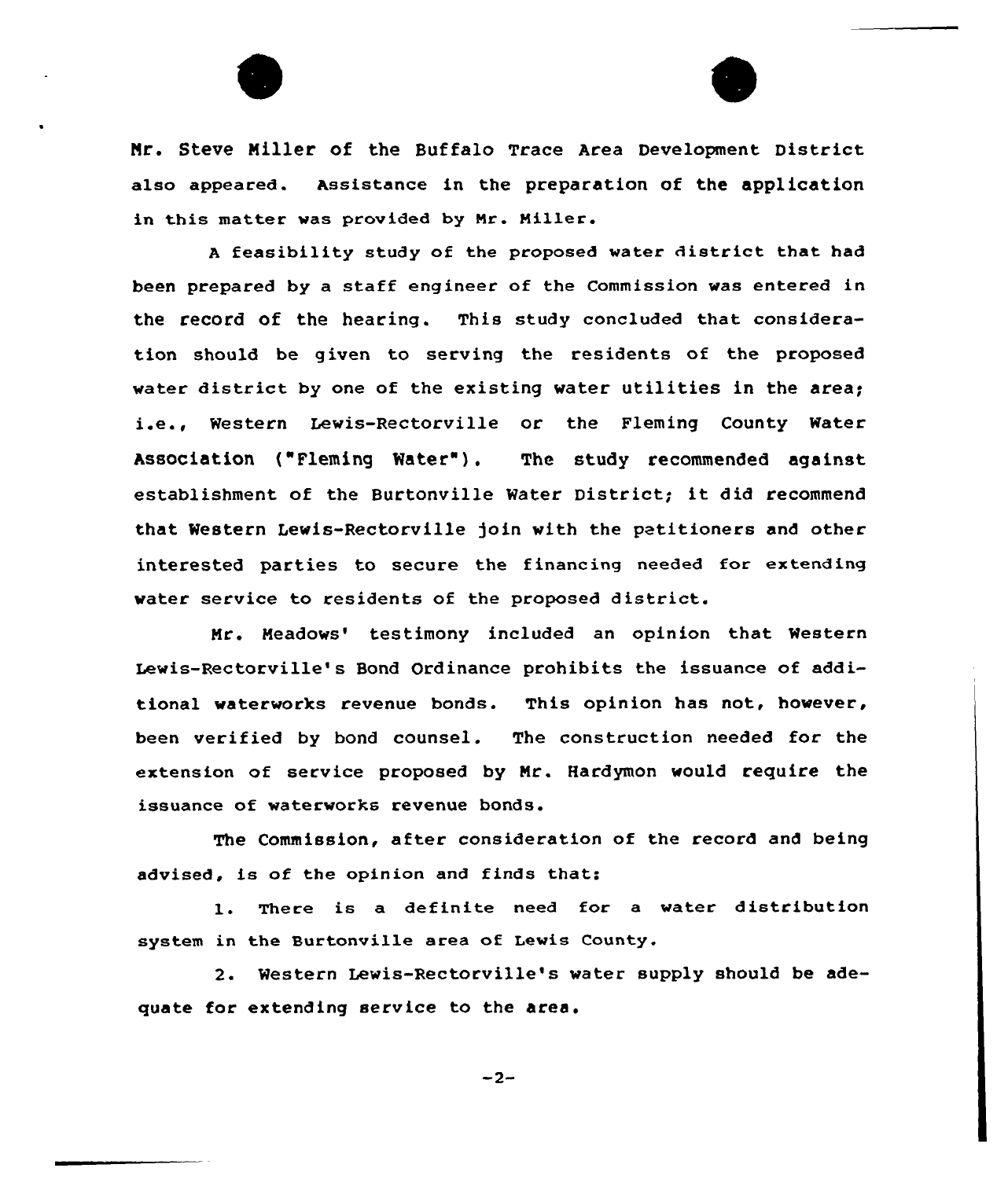3. The existing water systems of Western Lewis-Rectorville and Fleming Water are now operating in the immediate vicinity of the proposed service area.

4. The area to be served by the proposed Burtonville Water District can be served more feasibly by either or both of the existing water systems.

5. The Burtonville Water District as proposed would not be a financially viable organization for operating and maintaining the proposed water system and should not be established.

6. About one-half of the service area of the proposed water district lies within the established boundaries of Western Lewis-Rectorville.

7. Western Lewis-Rectorville is obligated to provide service to all applicants for service within its prescribed boundaries under the terms of this commission's regulations regarding extensions of service (807 KAR 5:066, Section 12) or by means of water main extension projects of demonstrated feasibility.

8. Western Lewis-Rectorville should develop <sup>a</sup> plan outlining the necessary activities essential to meeting its obligation to provide water service. This plan, which should include a proposed method for providing water service to the Burtonville area of Lewis County, Kentucky, should be filed with the Commission within 60 days of the date of this Order.

IT IS THEREFORE ORDERED that the Commission's approval for the establishment of the water district herein considered be and it hereby is denied.

 $-3-$